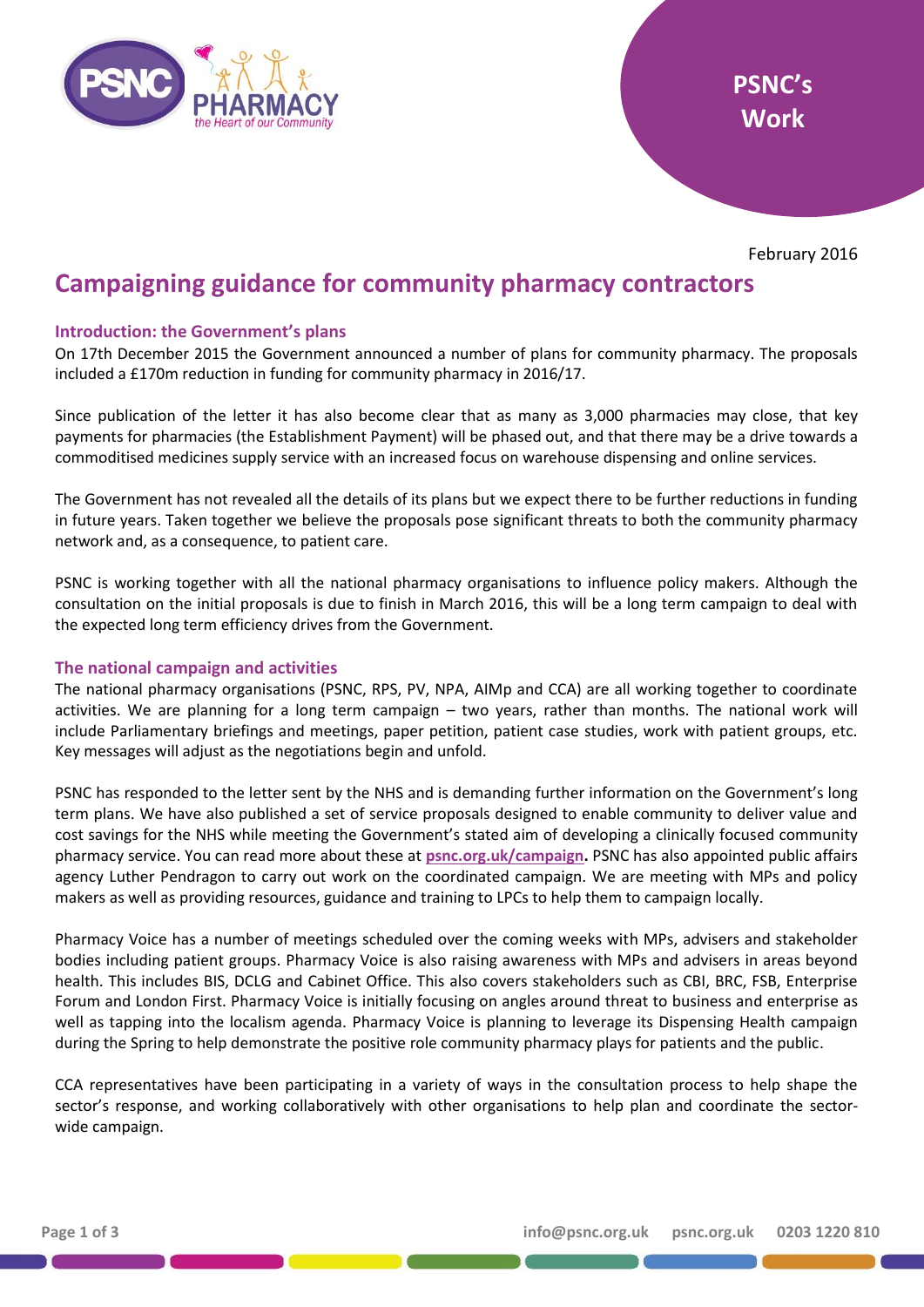

The NPA is working on behalf of the independent sector, gathering evidence to show politicians and officials that local pharmacies are much more than just a distribution point for medicines. Visit the website to complete a short survey, order campaign cards and for details on how to send a personalised letter to your local MP.

The RPS has a hub page for members with the latest information and resources on the proposals. The Society is holding events in conjunction with Local Practice Forums throughout England which will provide opportunities to contribute to the RPS response to the Government's consultation.

#### **Key messages**

In the initial phases of the campaign we are trying to ensure that stakeholders understand:

- The value of community pharmacy, both to patients and the NHS
- The potential threat that the Government's proposals pose to the community pharmacy network
- The implications of this for patient care and the NHS

A key messages document has been produced to help contractors and LPCs to do this.

#### **Local work and how you can get involved**

Contractors and their teams can support national work at a local level in a number of ways:

- Social media tell us how you have helped patients using **#lovemypharmacy** and encourage patients to tweet as well
- Host an MP visit or write a letter to your MP talk to your LPC first
- Sign or ask your patients to sign the e-petition at:<https://petition.parliament.uk/petitions/116943>
- Collect case studies and share these with you LPC (guidance below)
- Talk to your patients and use the available resources to get their support (an NPA MP card is now available; and paper petitions will be coming soon)
- Visit and direct patients to [supportyourlocalpharmacy.org](http://supportyourlocalpharmacy.org/)

#### **Patient case studies: what makes a good case study?**

PSNC and the other national pharmacy organisations are all seeking examples of pharmacies offering care that has made a real difference to patients. This helps us to demonstrate the value of the community pharmacy network. Contractors are encouraged to note down case studies and send them to their local LPC as well as emailing them to PSNC at: [campaign@psnc.org.uk.](mailto:campaign@psnc.org.uk)

Here are a few notes on preparing good case studies:

- Make sure any story is about a *person*  ideally a patient, otherwise a member of the pharmacy team.
- All case studies should be about pharmacy's extraordinary contribution to patient care.
- Remember that something that seems normal to you could be extraordinary to someone else.
- Stories are more powerful than pleas for help.
- People should speak for themselves wherever possible use quotes (make sure you have consent!)
- Be positive.
- Be brief if you are writing a letter or an email, save some detail for a meeting.
- Pharmacies can record case studies electronically, or, if patients are keen to help, they may like to record short video clips of patients telling their own stories.
- Remember to cover the key points what happened; what did the pharmacy do; how did this help the patient; how might this have helped the NHS or others?

#### **Example case study**

Joe Bloggs thought of pharmacies as places to pick up medicines, until he had his heart attack. The local pharmacy became Joe's first port of call for advice on his medicines, his other conditions and his general health. Joe went into